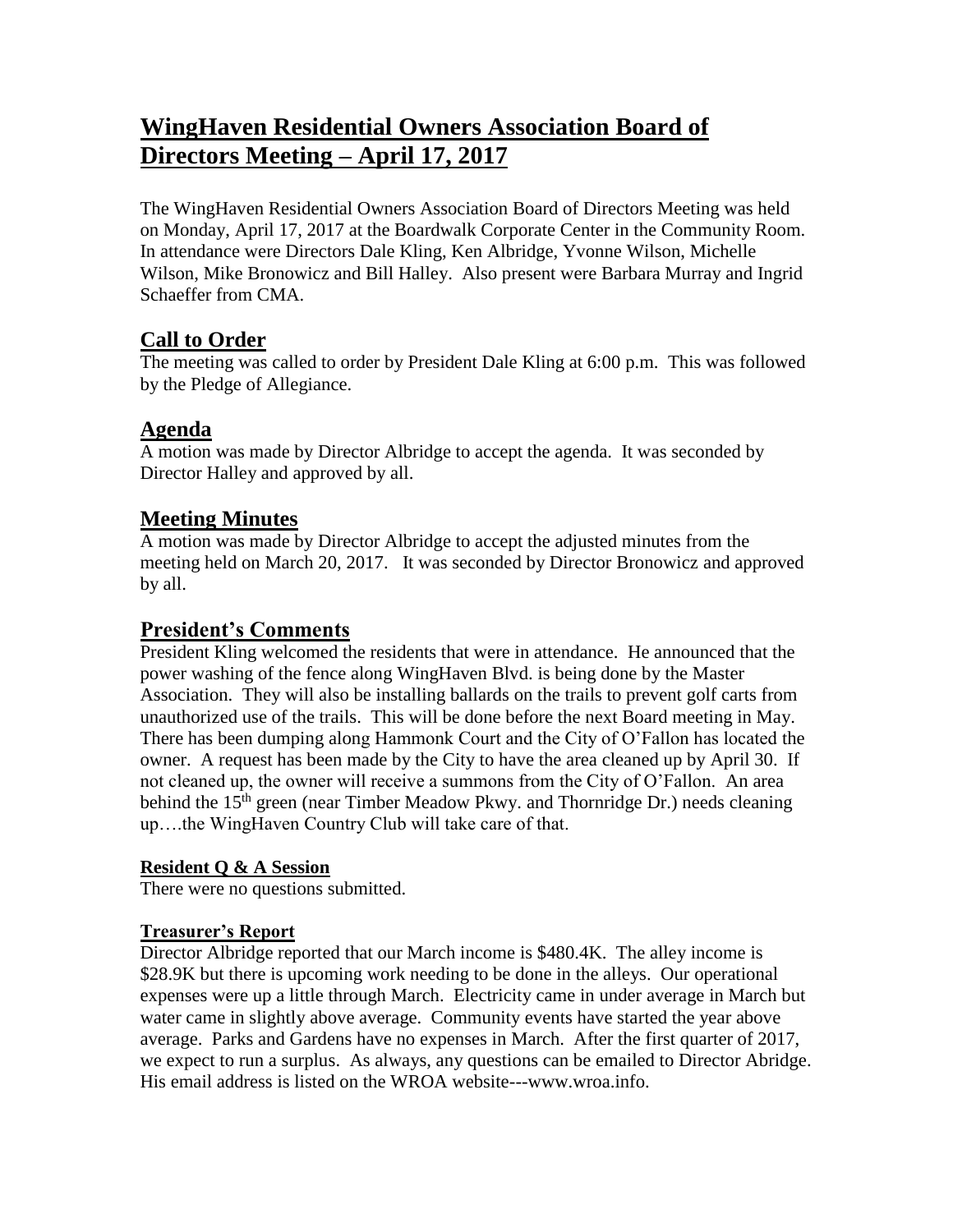#### **Committee Reports**

**Events** – Director M.Wilson stated that the committee is still accepting sponsors. The first event will be a concert held May 20, 2017 at the Park & Gardens. Kathy Kilo will again sponsor the annual WingHaven garage sale to be held on May 6, 2017. WingHaven residents are invited to attend a Rascal's Baseball Game on June 10, 2017. May Days' will be held on May 13, 2017, 12 noon to 3:30 p.m. on the Boardwalk.

#### **Architectural**

Director Albridge reported there were 3 request and all three were approved.

#### **Grounds**

Director Bronowicz did not have an update from the grounds committee.

#### **Beautification**

Director Halley reported that lights are now up on the Tot Lot at Rolling Thunder and Grey Mountain. The electrical panel at the Amphitheatre has been repaired and a security mechanism (lockbox) was added to the panel. There is a code for the lockbox and 2 keys will be made…one to be put into the lockbox, the other will be with a Board member. CMA will have the code to the lockbox and residents using the pavilion and/or Amphitheatre will be responsible for the area and returning the keys to the proper place or person. Residents throughout WingHaven will be required to have their mail boxes painted (whether black or white) and numbers able to be read. If not painted, violation letters will be sent out by CMA after our May Board meeting, May 15, 2017. If help is needed or questions answered, please call CMA at 314-878-0025, x 108 (Ingrid).

#### **Neighborhood Watch Program**

Resident Bill Wilkerson has volunteered to be the chairman of this program and Troy Moore will be the co-chairman. There will be a meeting on April 26, 2017 at 6 p.m. in the Boardwalk Corporate Center in the Community Room. Prior members of the program are asked to attend and get information to all their residents. Instructions for ramping up this program will give out by our new chairman.

Director Halley announced that new solar lights will be installed at the Rolling Thunder/Grey Mountain tot lot in the next few weeks. A new lighting panel has been installed at the Pavilion.

#### **Management Report**

Twenty violation letters have been sent out. Seventeen residents are with our attorney. Total prior years' fees that have been collected are \$2731.91. Ballots for the election of voting members need to be in to CMA by April 28, 2017. Thirty three residents and 9 non-residents have paid for a garden plot. There are twelve plots left.